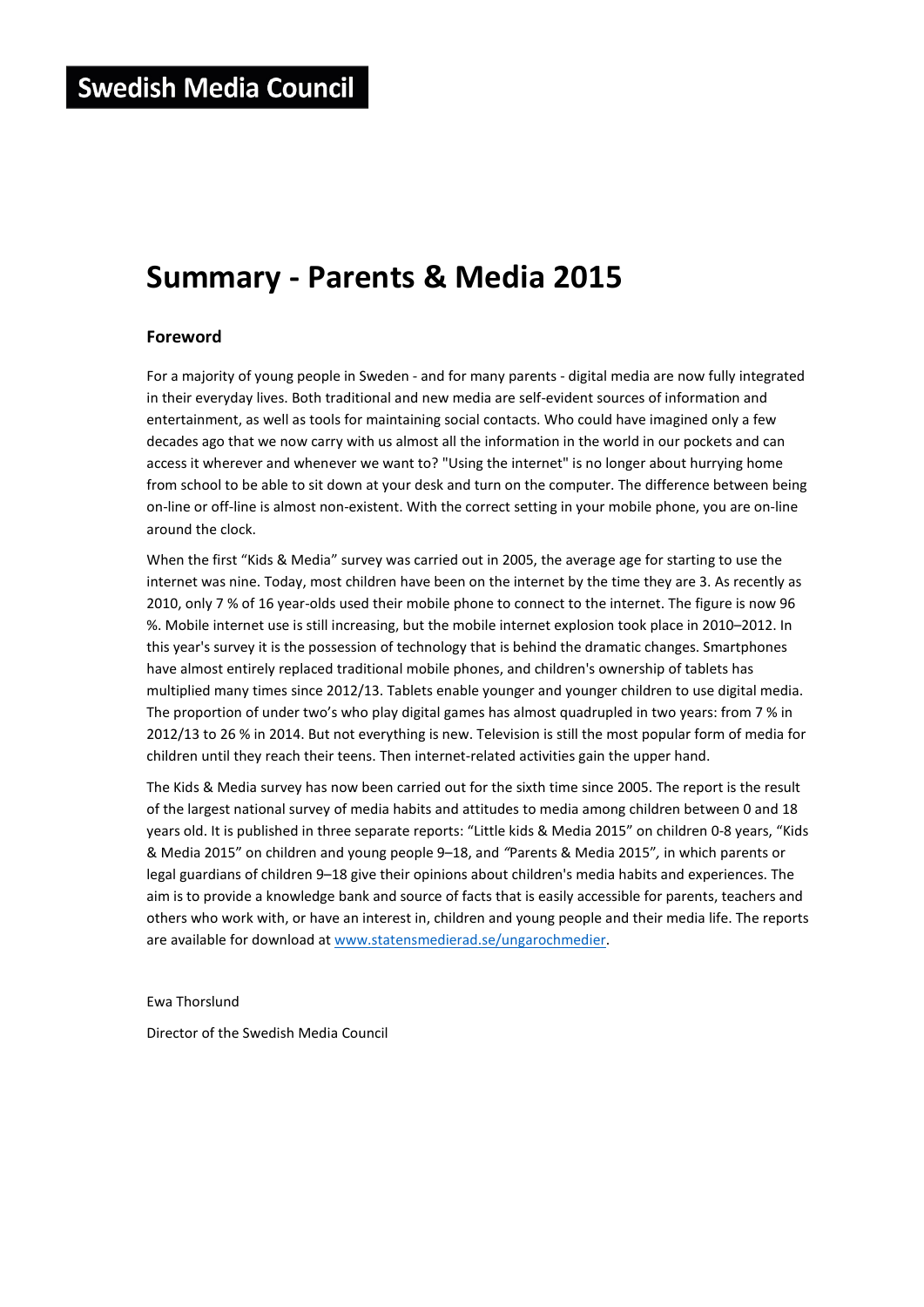### **Introduction, background, methodology, and reading instructions**

This is a report on the results of a survey of guardian's attitudes to their children's use of media, protection aspects regarding media content and opinions on harmful influence by the media. The data presented here are responses to the questions put to guardians of children between 9 and 18; it is not the children who responded to the questions. Results are presented throughout in three age groups of children, which in the body text are named using figures: 9–12 (years), 13–16 (years) and 17–18 (years).

The first Kids & Media surveys were carried out in 2005, 2006, 2008 and 2010. The Swedish Media Council in its current organisational form was then not formed yet, and the survey was carried out by a committee under the Swedish Ministry of Culture, also called the Swedish Media Council. The now existing Swedish Media Council took over the job in the 2012/13 survey.

With the exception of 2010, they differ so much from the present report that it is not generally meaningful to try to compare developments over time. The media landscape is changing rapidly, causing certain new issues to be added while others lose their relevance. This meant that some questions have been reworded and response options have been changed, which means that it is not always possible to make direct comparisons, even with the results from the surveys in 2010 and 2012/13. In cases where data are comparable between the two studies, these are presented in the body text and tables.

At the same time as this report, two other reports are also being published. These are "Kids & Media 2015", where children and young people 9–18 were asked about their habits and attitudes regarding media and "Little kids & Media 2015", where parents of children 0–8 were asked about their children's media habits and their own attitudes to media. The issues presented in this report are only those of parents of children 9–18 years old. Data on parents' attitudes to younger children's use of media are reported in "Little kids & Media 2015"*.* 

The basis for this report is a questionnaire that was sent out to 3,964 parents of children 9–18 years old. Compared with the 2012/13 study, this one has twice as many respondents and is Sweden's largest statistical survey of children's media habits. Parents could answer the questions on the internet or via traditional postal forms. Statistics Sweden carried out data collection, which took place between 2 September and 17 November 2014. The selection of respondents is an independent, random sample stratified by the children's ages: 9–18. The response rate is 42.4 %, which is 0.9 % higher than the 2012/13 survey. This is unusual, since declining response rates have been observed over a long time period for different types of surveys with random selection, both in Sweden and internationally. The reasons for this have not been clarified, but it is gratifying that this declining trend is not reflected in the present report.

To check how parents' age affects their attitudes to children's use of media, they were divided into three age groups: under 40, 40–49 and over 50.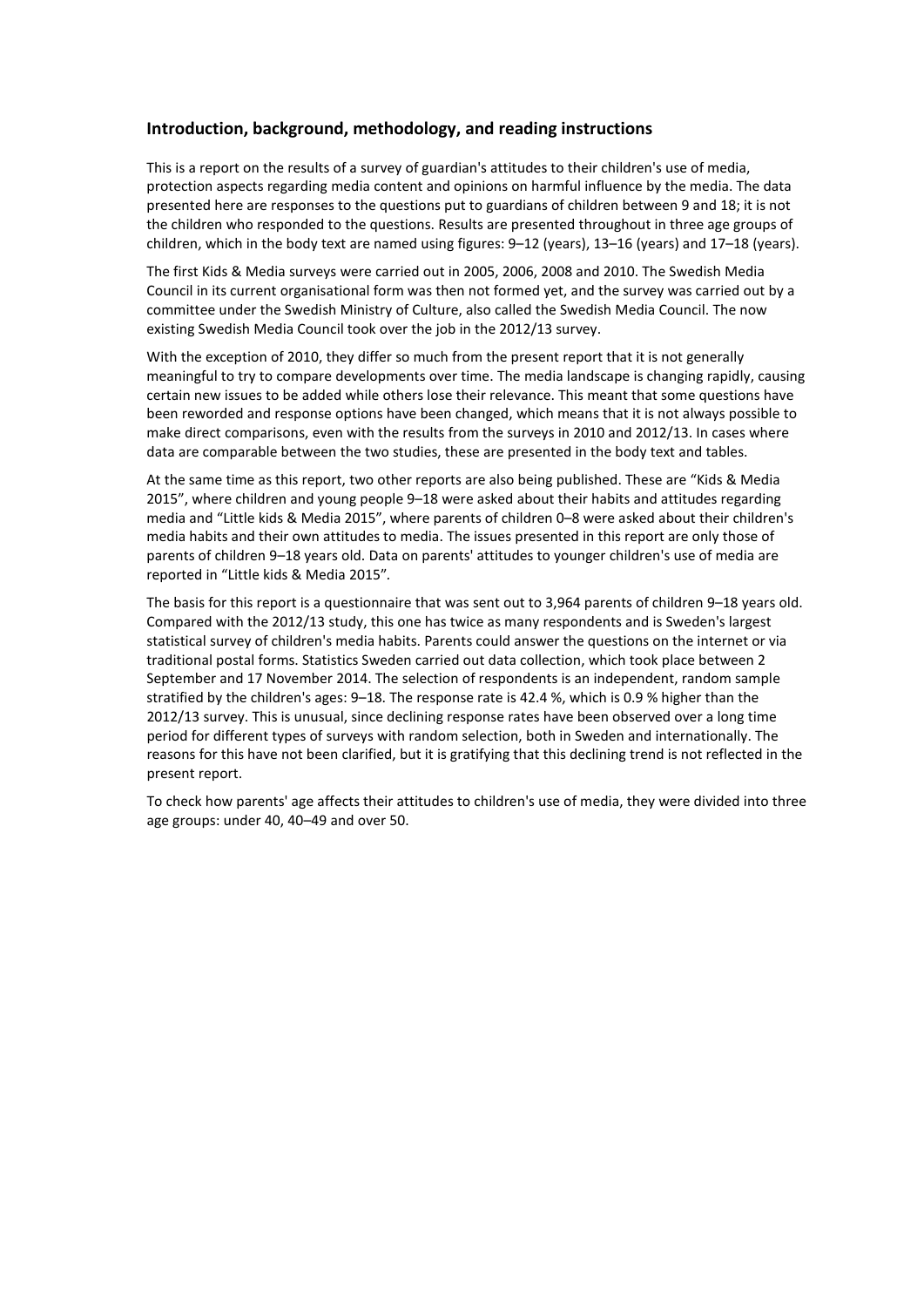## **Share of responding parents per age group (%)**



# **Distribution of age groups parents/children (%)**

| Parents' age | Children's age |           |           |       |
|--------------|----------------|-----------|-----------|-------|
|              | $9 - 12$       | $13 - 16$ | $17 - 18$ | Total |
| $39$         | 72%            | 24%       | 4%        | 100%  |
| 40-49        | 46%            | 36%       | 17%       | 99%   |
| >50          | 18%            | 44%       | 38 %      | 100%  |

The table shows that there is a large co-variance between their parents' age and the children's age: a majority (72 %) of parents under 40 have children aged 9–12 and almost 40 % of parents over 50 have children aged 17-18. This means that what at first sight appears to be a difference in attitude between parents of different ages may partly be due to the fact that the attitudes relate to children of different ages.



# **Are you a man or a woman? (%)**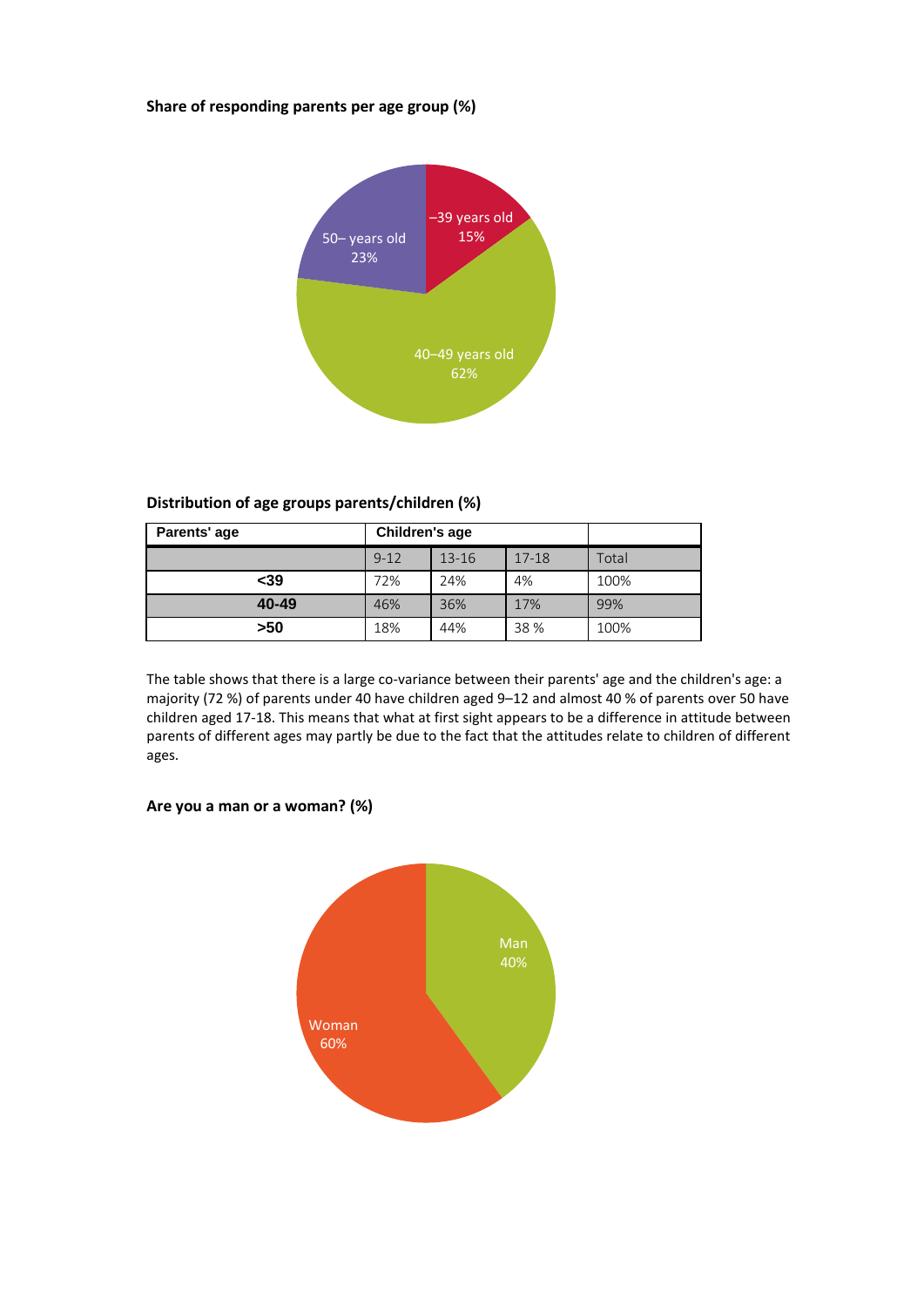It was more common that women answered the questionnaires than men. Despite the fact that questionnaires were sent out to men and women in equal proportions, 60 % of responses are from women and 40 % from men. This is a consistent pattern in most questionnaire surveys. In two of the three parent age groups in particular, under 40 and 40–49, the gender difference is significant.

| Parents' age | <b>Proportion of respondents</b> |     |       |  |  |
|--------------|----------------------------------|-----|-------|--|--|
|              | Women                            | Men | Total |  |  |
| <39          | 79%                              | 21% | 100%  |  |  |
| 40-49        | 62%                              | 38% | 100%  |  |  |
| $>50$        | 46%                              | 54% | 100%  |  |  |

#### **Gender distribution in parent age groups (%)**

#### **Summary**

In this section we present in particular the results where the differences are greatest between different groups: guardians' gender, age or age of children, or where there have been substantial changes over time.

In general, a larger proportion of parents express positive attitudes to TV/films, internet and computer games than negative attitudes. Computer games, however, are the form of media which has the highest share of negative views from parents. Above all, computer games are considered to be more addictive than other media. The claim that media make children aggressive has very little support, whatever the form of media.

With the occasional exception, women are significantly more concerned than men about problems a child may encounter in connection with the use of media. Parents are also more concerned that girls may be the target of online abuse more than boys are. The only aspect parents are more concerned about with boys is that they may spend so much time playing games or on internet that they become socially isolated.

Parents of girls state that their child has been threatened or bullied on the internet to a slightly higher degree than boys, particularly in the age group 13–16. Gender differences also occur in the two older age groups when it comes to sexual comments or the child being targeted by adults looking for sexual contact; parents of girls state this to a greater extent than parents of boys.

Women report to a greater extent than men that their children have become "scared, sad or depressed" by media content. It is also more common for parents of girls to state that this has occurred.

What parents in particular wish to avoid is that their child may come into contact with pornography and depictions of sexual threats/abuse. For parents of children aged 9–12, there is a majority that does not want their child to watch horror films and acted violence. There are large differences between what parents believe their child has been scared, sad or depressed by watching and what they as parents do not want their child to be exposed to.

A majority of parents state that protection of children on the internet is poor. They are also - to a somewhat lesser extent - critical to the protection of children in the context of computer games, while they are reasonably satisfied with how it works regarding TV and DVDs. Parents are most satisfied with the protection of children in cinema theatres. Cinemas are the only area in media where age limits are statutory. Paradoxically, parents think that age limits in all areas - TV, internet, DVD, video games and cinema theatres - should be recommendations rather than statutory. Women are considerably more critical than men regarding the practical protection of children, and are more positive to statutory age limits. Compared with 2012/13, only very small differences in response patterns can be seen. The general trend is that more and more parents are critical of how society's protection works in practice. This does